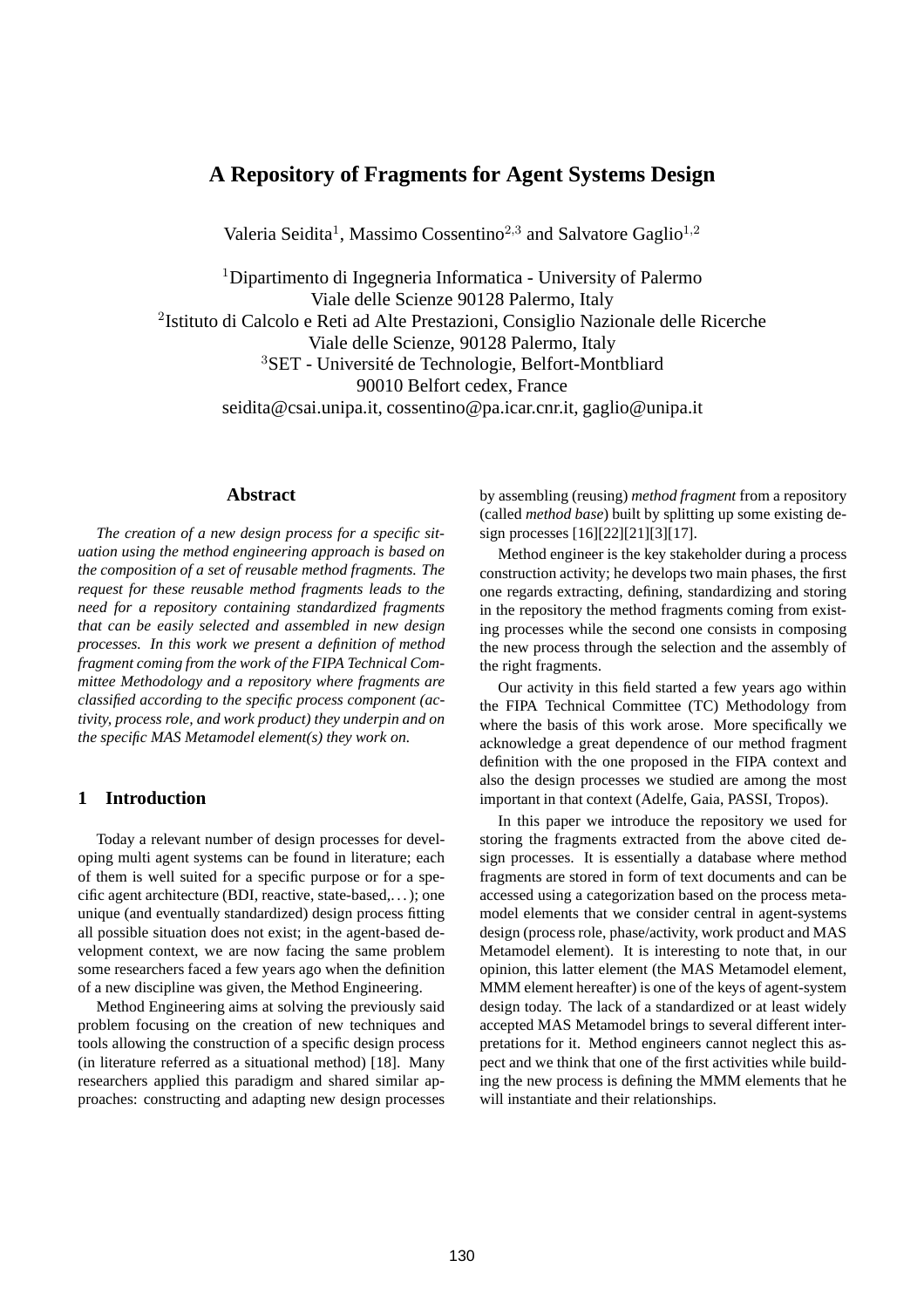One of the most difficult activities in constructing our repository was its conceiving in such a way that fragments could be easily retrieved. We think that our solution to this problem, coherently with the choice of basing categorization on the four cited elements of the process metamodel is interesting: we built a taxonomy within each of the four basic categories (process role, phase/activity, work product, MMM element). In this way, a method engineer who aims at retrieving a fragment that produces a structural diagram (a kind of work product in our taxonomy) and involves a specific process role (like the Domain Analyst that is another item of our taxonomies), can easily find a list of all the fragments in the repository satisfying these criteria. A similarly interesting search could be related to the need for designing some kind of MMM element (suppose ontological concepts) because the method engineer wants to introduce a fragment about that in his/her new process.

The paper is organized as follows: in the next section we introduce our method fragment definition, in section three we describe the structure of our repository and in section four we provide an overview on the content of our method base; finally in section five, some conclusions are drawn.

## **2 Method Fragment**

FIPA TC Methodology approach shares a similar meaning of method fragment with Harmsen and Brinkkemper [3][16][14]. A method fragment is a portion of a design process composed of two main parts, the process and the product. In our specific approach (also grounded on the process model proposed by an OMG specification, SPEM [20]) main process elements are Activity, Role and Artefact; more explicitly a development process is composed of Activities performed by one (or more) Role(s) responsible for producing artefacts, Activities produce or consume Artefacts as inputs or outputs. From now on, in order to be compliant with SPEM notation, we will refer to WorkProduct and ProcessRole in place of, respectively, Artefact and Role.

According to our approach a method fragment is composed as follows :

- 1. A portion of process (what is to be done, in what order), defined with a SPEM diagram.
- 2. One or more deliverables (WorkProducts like (A)UML/UML diagrams, text documents including code and so on). The result of the work could also be some kind of product/artefact that is not be delivered to anyone outside the development process. It also includes a reference to a recommended notation/language/ structure to be used.
- 3. Some preconditions (they are a kind of constraint because it is not possible to start the portion of process

specified in the fragment without the required input data or without verifying the required guard condition).

- 4. A list of concepts (related to the MAS Metamodel) to be defined (designed) or refined during the specified process fragment.
- 5. Guideline(s) that illustrates how to apply the fragment and best practices related to that.
- 6. A glossary of terms used in the fragment (in order to avoid misunderstandings if the fragment is reused in a context that is different from the original one).
- 7. Composition guidelines are a description of the context/ problem that is behind the portion of methodology from which the specific fragment is extracted; it can be used to facilitate fragment reuse in the proper context.
- 8. Aspects of fragment are a textual description of specific issues like for instance: implementation platform for which the fragment is more suitable, application area, etc.
- 9. Dependency relationships that can be used to identify fragments strongly related to the considered one.

It can be represented by the metamodel shown in Fig. 1 where the presented elements are logically divided in three areas, the first one concerns the fundamental process features (Activity, ProcessRole, WorkProduct and MMMElement- drawn in grey in the figure), the second one concerns the reuse features of the fragment and the third one its representation in the repository.

As regards the first area, the main element is the Fragment that is part of a Development Process based on a well defined LifeCycle (for example waterfall[13], iterative/incremental[2]); Lifecycle, in the area concerning the reuse of the fragment, allows positioning the fragment in the proper place in the development cycle.

A fragment is composed of elements such as Activity, ProcessRole and WorkProduct useful for the description of the portion of process related to the specific fragment: an Activity describes a portion of work, performed by a ProcessRole [20] during which some data are used as input or produced as output, besides an Activity is an element of a Phase and it is composed of Steps, which are the smaller parts of work to be performed. At last an Activity can produce one or more WorkProducts, whatever consumed, produced, modified or refined during the portion of work considered in the fragment; a WorkProduct can be a diagram (for example an UML diagram) or a text document, and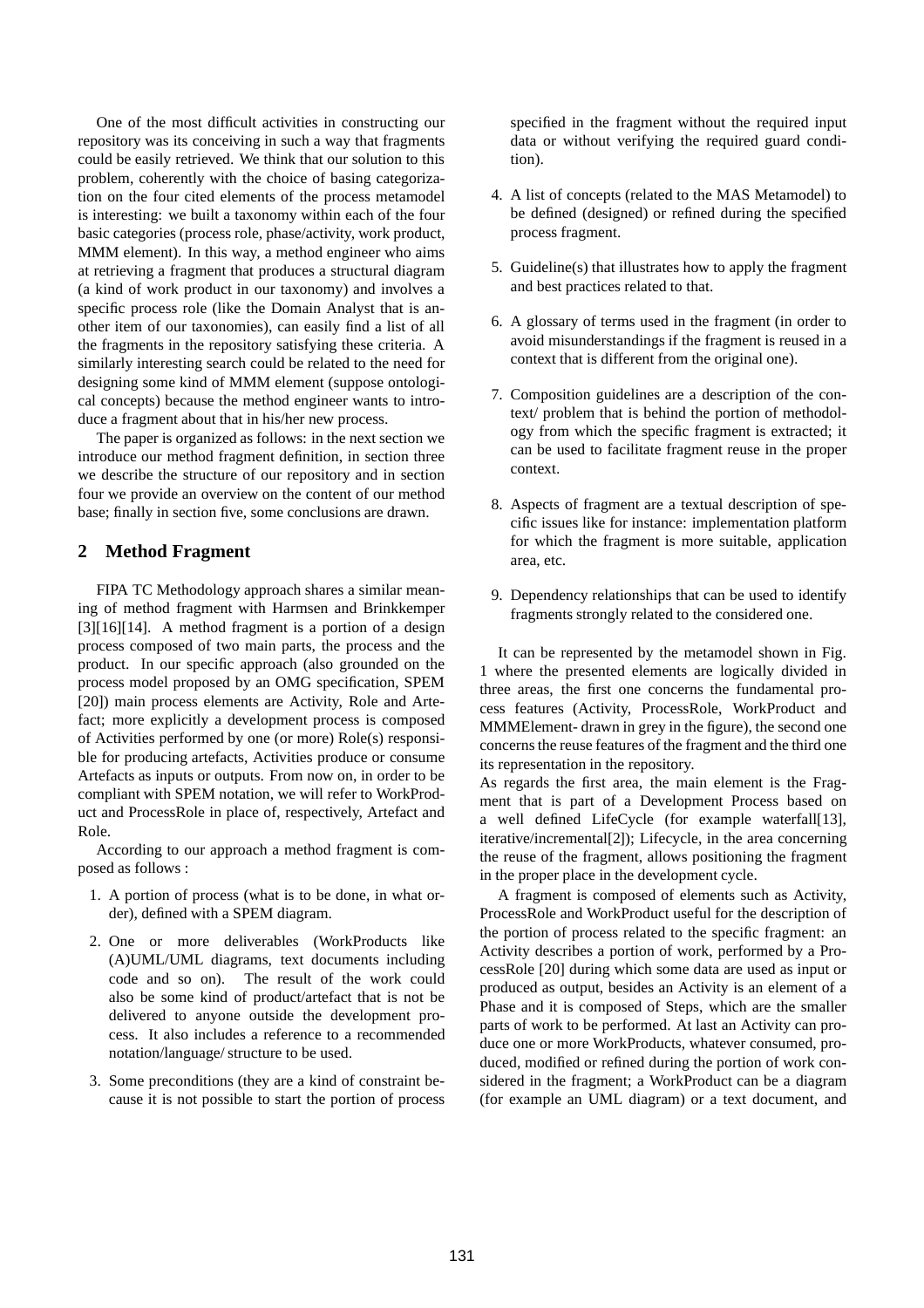

**Figure 1. The method fragment metamodel**

refers to a Modelling Language Notation. A WorkProduct is classified according to a WorkProductKind that describes the WorkProduct category, for instance text document, model, code library etc., it is built by a ProcessRole, which is responsible for its production. MMMElement (the Multi agent system Meta-Model Element) is a very important element of the fragment metamodel we adopted, it is the generic component of a MAS Metamodel (Multi Agent System metamodel) which constitutes the main building block of an agent design methodology. A MAS Metamodel is a structural/ontological representation of the elements (for instance agent, role, behaviour, ontology, ...) and relationships that will be instantiated in an actual system; instances of MAS Metamodel elements are described in WorkProducts and are also considered as input/output of activities; it is worth to note that in our approach the ultimate aim of the work performed in a fragment is to define/refine/relate MMMElements.

Two elements of the definition, belonging to this area, are not explicitly presented in the metamodel, but included in other elements, they are: portion of process, it is represented by the activities that are parts of the whole process, and list of concepts, which is composed of the set of MMMelements that are designed during the portion of process the fragment represents.

The second area (in Fig. 1) shows all the elements allowing the fragment reuse and assembly, they are the Glossary of terms used in the fragment, the Aspect, in the form of a textual description useful to identify the field of fragment application (several fragments are rather specific for some kind of agent architecture like the BDI one or an implementation platform like JADE and are not suitable for different contexts without a significant maintenance), and the Composition Guideline (while Aspects deal with the target system features, Composition Guidelines concern the development process and describe how and in which context the fragment can be profitably reused).

The third area describes the fragment as it is stored in the repository, Fragment Dependency is the only element it contains, this is a list of fragments that have a dependant or dependee relationship with the the specific reused fragment.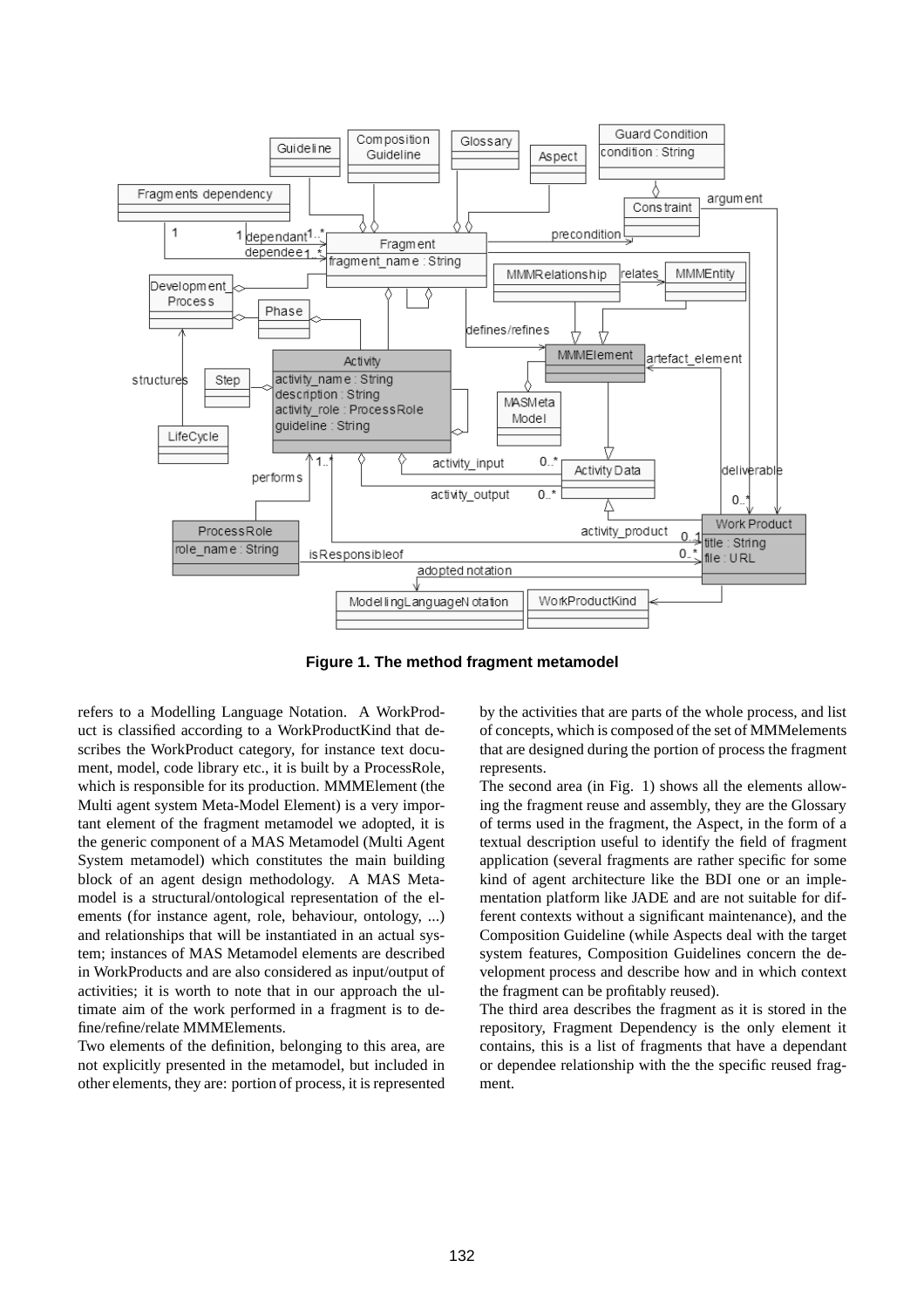This definition of fragment is the basis for the extraction of method fragments from existing methodologies; in our opinion the extraction process aims at reifying the concepts of activity, role, work product and MAS Metamodel element. A fragment is physically stored in the repository in the form of a text document [7]; in these documents, SPEM is used as a process modeling language, in particular SPEM notation is employed to represent the main fragment elements (Activity, ProcessRole and WorkProduct) and some diagrams (for instance SPEM Activity Diagrams) are used to depict the work flow performed in the fragment and the relationships among these elements.

## **3 Fragment Repository**

As we said in section 1 method engineering is a discipline which aim is to design, construct and adapt methods for information systems development [3][22][18]; one of the most common applications of the method engineering paradigm is an approach based on reuse, where the constituent parts of a development process (method fragments) are stored in a repository (method base) from which they could opportunely be selected and retrieved in order to be successively assembled in the new required process (this operation sometimes requires an adjustment of the fragment in order to properly place it in the new process).

In literature we found two repositories of fragments, the first one [15] is a method base associated to the Decamerone CAME tool and the second one is the OPF repository [11]. These repositories share the same aim: to facilitate the selection and retrieval of method fragments. In constructing our repository we share the same aim of the two previously cited examples but our approach is quite different.

The method base in Decamerone is based on the assumption that a method engineer creates a repository of fragments coming, only, from processes suitable for solving a particular problem; this brings about a first selection of design processes. The extraction of method fragments, that once stored in the repository may be selected and assembled in the new design process, regards only a limited number of fragments. Instead we aim at collecting a relevant number of the existing agent design processes and at storing all the fragments we can extract from them, in so doing, during the creation of a specific design process, we have a larger repository to be used and we can select and eventually adopt a fragment coming from a process that could not fit, in its wholeness, the problem we want to solve; we think this choice constitutes a richness for the selection activity. As regard OPF, which is the most important element of the OPEN approach [11], it comprises a metamodel representing all process elements which instantiation generates a method fragment; OPF contains a very large number of method fragments accessible from a website and it provides methods fragments at a very low level of granularity.

In our previous works [8][9][10][12] we extracted a lot of method fragments coming from different agent design processes created by different research groups and suited to deal with very different multi-agent system design philosophies, they are: Adelfe, Gaia, PASSI and Tropos [1][24][6][4].

All of these processes present substantial differences in the terms they adopted and in their meanings for specifying the design process elements; for instance in Adelfe process the process role called Requirement Analyst in some activities performs the same work performed by the System Analyst in the PASSI process; besides each process underpins a specific MAS Metamodel which elements have a meaning that can be different from the corresponding one in another process even if sometimes they share the same name. Therefore the fragments, once stored in the repository, lose importance and usefulness if we do not dispose a method for their easy retrieval. We thought that the rationale for storing the fragments in the repository (and then make clever query) was to consider the work performed by method engineer when trying to assemble new methodologies, he selects only the fragments he can really use; with this we mean that, for instance, if there is not any ontology designer among the workers of an organization, it is useless to include in the process under construction an activity to be performed by such a stakeholder (this would bring to a process that for its application would need skills that are unavailable). We think to facilitate the discrimination of the right fragments classifying them in categories based on the main process elements (2): Activity, ProcessRole, WorkProduct and MMMElement. However while categorizing the fragments we met a great problem: from the studied processes we collected about sixteen different process roles, seventeen phases (each of them is composed of several activities), a lot of work products and of MMM elements. Therefore we thought useful to categorize all the available method fragments according to a taxonomy unifying (and mapping) different elements (from different approaches) under a unique definition. We firstly identified the set of common activities, a design process is usually composed of, referring to the main phases of a software engineering design process [23][13], then the principal process roles performing these phases and finally a set of work product kinds; Fig. 2 shows the clustering rationale for phase and process role, it is just an illustrative representation of our taxonomy that does not exclude some possibility of intersection among different areas; for the work product kinds taxonomy we adopted the structure shown in Fig. 3. In the following subsections we will better illustrate the taxonomies.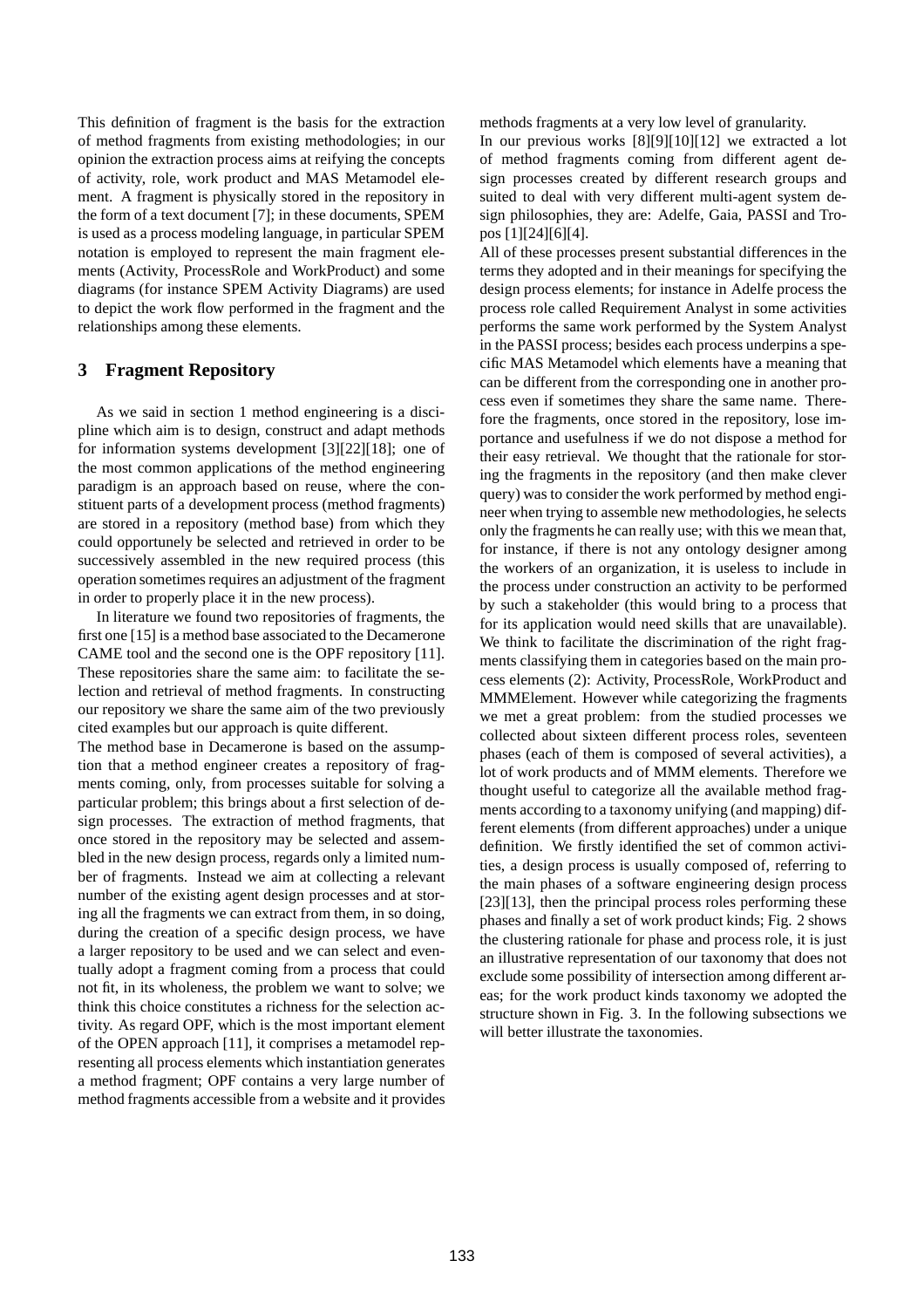

**Figure 2. Categories for phases and process roles in the design process**



## **Figure 3. Categories for work product kind**

## **3.1 Phase**

Any kind of design process for information system production, and in our case for multi agent system production, can be decomposed in a set of activities (or phases) organized in sequential steps depending on the specific chosen process model; regardless of their organization some kind of activities have to be performed to develop any system. We examined all the phases our the 4 studied processes present (in terms of the work they carry on and their aim) and, referring to the main phases of a software engineering process, we clustered them in the following phases:

**Requirements**, it consists in the requirements elicitation phase during which a functional model is given to provide the purpose of the system and the interactions between the system and the environment.

**Analysis**, it consists in all the activities aiming at understanding the system and its structure (without reference to any implementation detail), identifying and defining the main entities of a MAS (such as role, communication, etc.). **Design**, the aim of this phase is to define the agent architecture, describing agents' behaviours and to investigate how a society of agents cooperate to realise the system- level goals, and what is required of each individual agent in order to do this; all the aspects of the agent society are faced. **Implementation**, gives a view on the system architecture, methods and classes are used to describe the agent's structure and behaviour.

**Testing**, it is composed of a unit test, the verify of the single agent's behaviour with regards to the original requirements of the system and a society test, the validation of efficient cooperation between agents.

**Deployment**, this phase defines and describes how agents are deployed and which constraints are present for their migration and mobility.

**Coding**, the phase of writing the code eventually with the aid of reusable code and source code.

Some of these phases are fundamental in a classic software development process while some others are specific for the agent oriented context, for instance design phase deals with the concept of agent and explores the social aspect of a multi agent system while a classic design phase concerns the way the different system components provide system functionalities.

## **3.2 Process Role**

Starting from the phases identified in the previous subsection and from the examination of all the existing stakeholders in the referring agent design processes, we clustered, under the same element, a set of process roles performing similar activities. First of all we associated for each phase a process role, in Fig. 2 we can see that a general role called Analyst performs the requirement and analysis phases, the Designer performs design, implementation and deployment, a tester performs testing and the Programmer performs the coding phase, then examining all the process role involved in the the studied processes we succeeded in detailing each of these higher level stakeholder in the following:

**System Analyst**: models the current system and generates information about the future system, he is responsible of detailing use cases and he is an expert of the development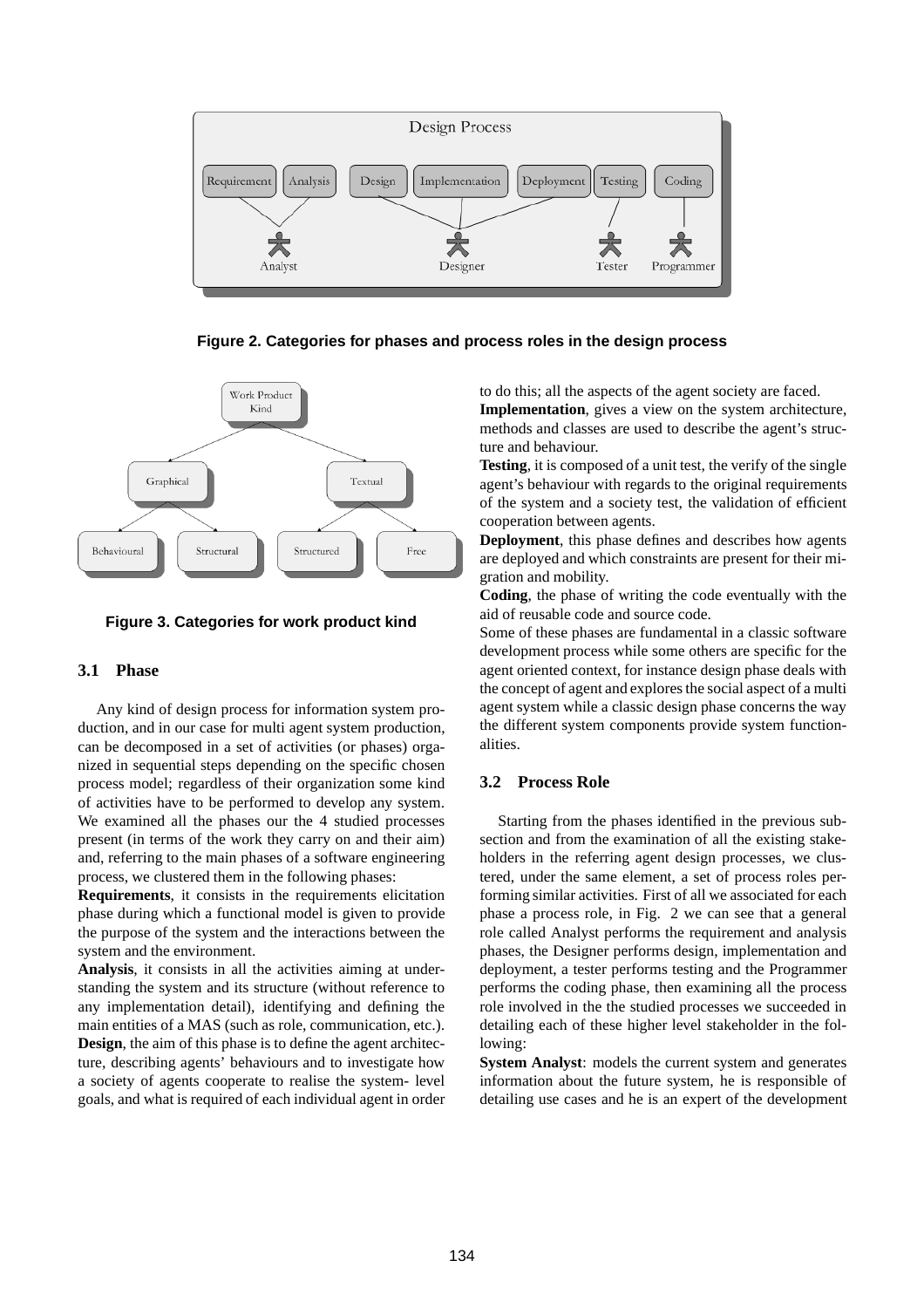domain thus identifying and modeling the main elements of the multi agent system under construction (referring to the MMM elements).

**Domain Analyst**: analyzes the system environment in order to determine and model MAS domain elements.

**User**: defines and validates the system requirements.

**Agent Analyst**: analyzes the system to be in order to establish which entities can be agents and to research which architecture is necessary to build the system.

**Agent Designer**: analyzes and designs all the MMM elements strictly related to the concept of agent (in each design process), such as role, task, services, interaction language and so on.

**User Interface Designer**: identifies and defines the interface among actors and the system.

**Programmer**: is responsible of writing the code.

**Test Designer**: designs a test activity basing on system requirements an agent has to satisfy.

**Test Developer**: executes the designed tests.

Again we can see that some process roles are classic ones for object oriented context while some others, for instance agent designers, are specific stakeholders of the agent oriented context.

## **3.3 Work Product Kind**

A generic work product produced by a process activity can be of a certain kind representing a specific category, for instance text document, code an so on; we clustered all the possible work product kinds under two main categories (Fig. 3): graphical and textual.

A work product which kind is graphical can be furthermore categorized as a structural or a behavioural one, when used to model respectively the static or the dynamic aspect of a system; for instance a behavioural work product points out the flow of messages along the time among different agents.

As regard the textual work product we decided to classify them as structured or free, in the sense that a text document can be hold by a particular template or grammar, for example to build a table or to write a code document, or can be freely written in a natural language.

Sometimes some work products can combine two different kinds (this is the case of a document including both a diagram and the related description) so we introduced the term atomic or composite to mean a work product of a single kind or a work product of two or more combined kinds.

## **3.4 MAS Model Elements**

The MAS Metamodel gives a structural representation of the concepts belonging to the system under construction; in our previous works [7][8] we divided the metamodel of

#### **Repository**

| Requirements                                                 | 8                  | System Analyst                                        | 14                         |
|--------------------------------------------------------------|--------------------|-------------------------------------------------------|----------------------------|
| Analysis                                                     | 16                 | Domain Analyst                                        | 7                          |
| Design                                                       | 11                 | User                                                  | 1                          |
| Implementation                                               | 4                  | <b>Agent Analyst</b>                                  | 6                          |
| Testing<br>Deployment                                        | 1                  | Agent Designer                                        | 11                         |
| Coding                                                       | 3                  | User Interface Designer                               |                            |
|                                                              |                    | Programmer                                            | $\overline{c}$             |
|                                                              |                    | <b>Test Designer</b>                                  |                            |
|                                                              |                    | <b>Test Developers</b>                                |                            |
| WorkProduct Kind<br>Behavioural<br>Structural<br>Struc tured | 9<br>24<br>6<br>14 | <b>MMM</b> Element<br>P roblem<br>Social<br>S olution | 12<br>45<br>$\overline{2}$ |

#### **Figure 4. Repository Content**

the multi agent system in three areas, to better deal with the different domain abstractions relevant to a system design; the first area represents all the aspects of the user's problem description including the environment representation, the second deals with agent based concepts that are useful to define a solution strategy and the third describes the structure of the code solution.

We claim that all the existing MAS Metamodels can be divided in the cited three areas thus allowing the creation of three categories of MMM elements; we named them: Problem, Social and Solution.

#### **4 Overview on our repository content**

Our work starts from a re-engineering activity of the analyzed processes [8][9][10][12], that let us to represent all of them in a standardized way using SPEM and to extract forty-five fragments, each of them stored in our repository on the basis of the process elements and the MMM elements categories it deals with; Fig. 4 summarizes how much fragments we stored in each category.

Some repositories of fragments already exist [11][15], in our work we propose a repository structured with the aim of minimizing the effort necessary for finding the best fragment for a specific purpose and a specific application context.

In building our repository we adopted an approach that is someway similar to the OPF one [11](we reengineered the studied processes, expressed them in a standardized notation, and then extracted the fragments); in so doing we adopted a specific choice at the basis of the extraction process: we looked at the work products as the beam for split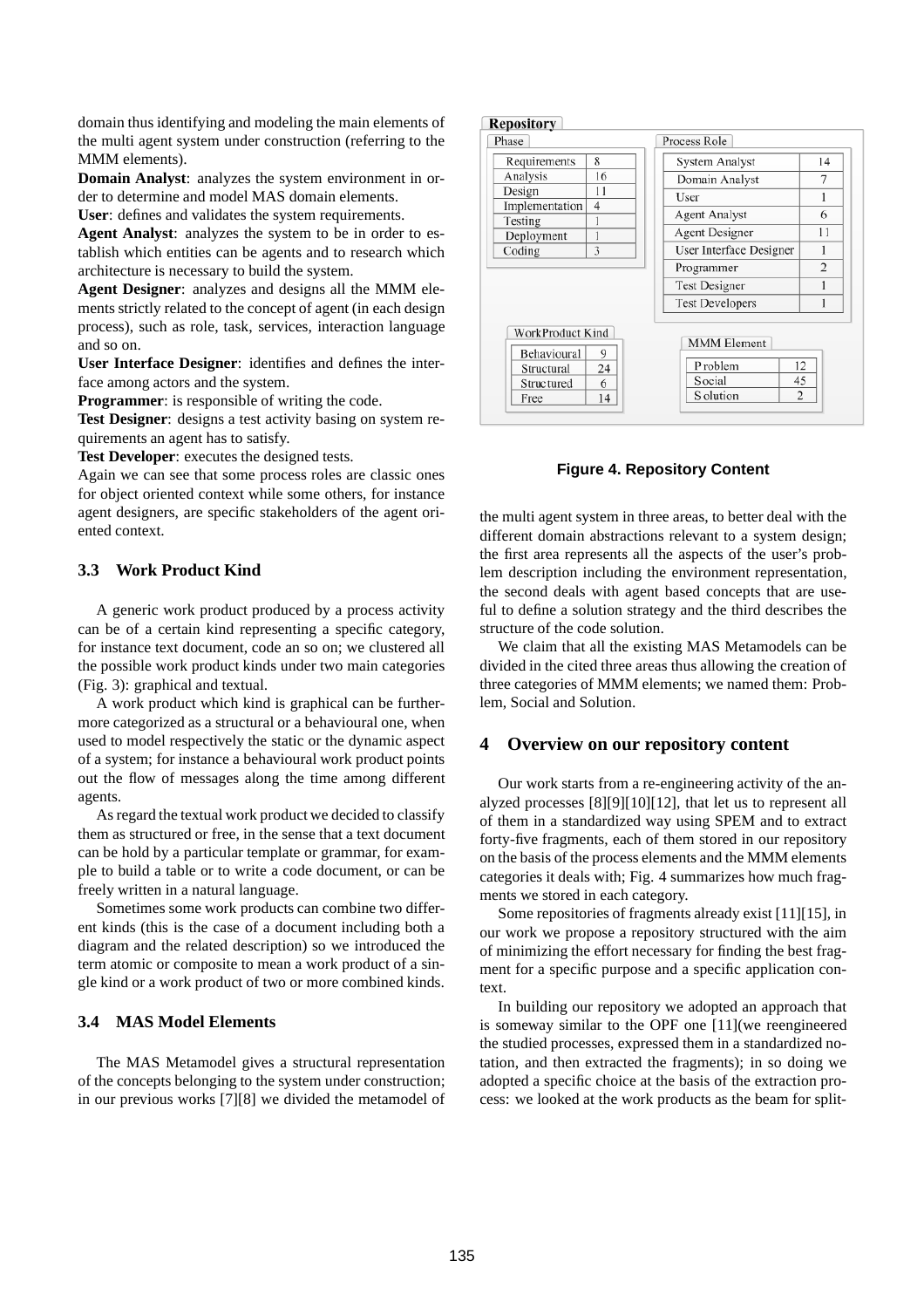ting down the process in its constituting method fragments. The result is a relatively small number of method fragments but we think this could be the right level of granularity for our purposes because, in this way, the process construction can be lead by a concrete and tangible entity, the work product, and finally it results in an easier and faster extraction and selection of fragments.

We already made an experiment on constructing a new design process using some method fragments stored in the repository; it consisted in building an agile process for rapid prototyping of applications in our laboratory. The result was the Agile PASSI [5] process that was largely based on PASSI fragments, because we wanted to reuse the expertise we accumulated in several years of using it.

The repository we presented can be accessed from a website  $\frac{1}{1}$  that allows the user to query the method base looking for matches on several keys from the categories we proposed in section 3; in the repository the method fragments are stored in form of text documents and the metadata are managed using a relational data structure, some relationships are, for instance, the following: *Fragment(ID,FragName,FileName,ID Phase)* contains the data identifying each fragment with the link to its representing document and the phase it belongs to, *Phase(ID,PAName,PADescription)* contains the information on phases and in the same way for all the other elements.

## **5 Conclusion**

In this paper we presented a repository of method fragments that can be used for composing a new design process for multi-agent systems. The peculiarities of this repository can be summarized as follows: (i) this is a specifically agent-oriented conceived repository; as a consequence a specific attention has been given to agent-oriented peculiarities like the MAS Metamodel elements that are explicitly present in both the method fragments descriptions and in their categorization; (ii) fragments have been defined (and extracted from existing methodologies) following a work product-based approach; we mean that each method fragment is supposed to produce at least one work product (not necessarily from scratch, it can also refine an existing one); (iii) we adopted a specific philosophy for enabling fragments retrieval from the method base: fragments are categorized according to 4 basic criteria: process roles involved in the design activities, phase of the overall design process in which the specific fragment can be reused, kind of work product produced by the repository and finally, MAS metamodel elements that are managed in the activities involved in the fragment. In the future we plan of extending the repository by including some other methodologies (we are currently working on Ingenias and Prometheus) and then incorporating that in a CAME/CASE tool we are building in order to effectively support the work of the process designer first (while he defines the new process) and the system designer later (while he designs the agent system).

## **References**

- [1] Bergenti, F., Gleizes, M.P., Zambonelli, F.: Methodologies and Software Engineer- ing for Agent Systems. Kluwer (2004)
- [2] Boehm, B.: A Spiral Model of Software Development and Enhancement. IEEE Computer, Vol. 21, N 5, May, (1988) pp. 61-72
- [3] Brinkkemper, S.: Method engineering: engineering of information systems development methods and tools. Information and Software Technology. 38(7): p. 275- 280 (1996)
- [4] Castro, J., Kolp, M., Mylopoulos, J.: Towards requirements-driven information systems engineering: the tropos project. Inf. Syst. 27 (2002) 365389
- [5] Chella, A. Cossentino, M., Sabatucci, L., Seidita, V.: Agile PASSI: An Agile Process for Designing Agents. International Journal of Computer Systems Science & Engineering. Special issue on "Software Engineering for Multi-Agent Systems". May 2006. in printing
- [6] Cossentino, M.: From requirements to code with the PASSI methodology. In Henderson-Sellers, B., Giorgini, P., eds.: Agent-Oriented Methodologies, Idea Group Inc. (2005)
- [7] Cossentino, M., Sabatucci, L., Seidita, V.: Method Fragments from the PASSI process. Technical Report ICAR-CNR n. 21-03 (2003)
- [8] Cossentino, M., Sabatucci, L., Seidita, V.: SPEM description of the PASSI process. Technical Report ICAR-CNR n. 20-03 (2003) Available on line at http://www.pa.icar.cnr.it/cossentino/FIPAmeth/ metamodel.htm.
- [9] Cossentino, M., Seidita, V.: SPEM Description of ADELFE Process. Technical Report ICAR-CNR n.05- 07 (2005)
- [10] Cossentino, M., Seidita, V.: Tropos: Processo e frammenti. Technical Report ICAR-CNR n.05-06 (2005)
- [11] Firesmith, D. and Henderson-Sellers, B.:The OPEN Process Framework - An Introduction. Addison-Wesley: Harlow, UK (2002)

<sup>1</sup>http://www.pa.icar.cnr.it/passi/fragment.html